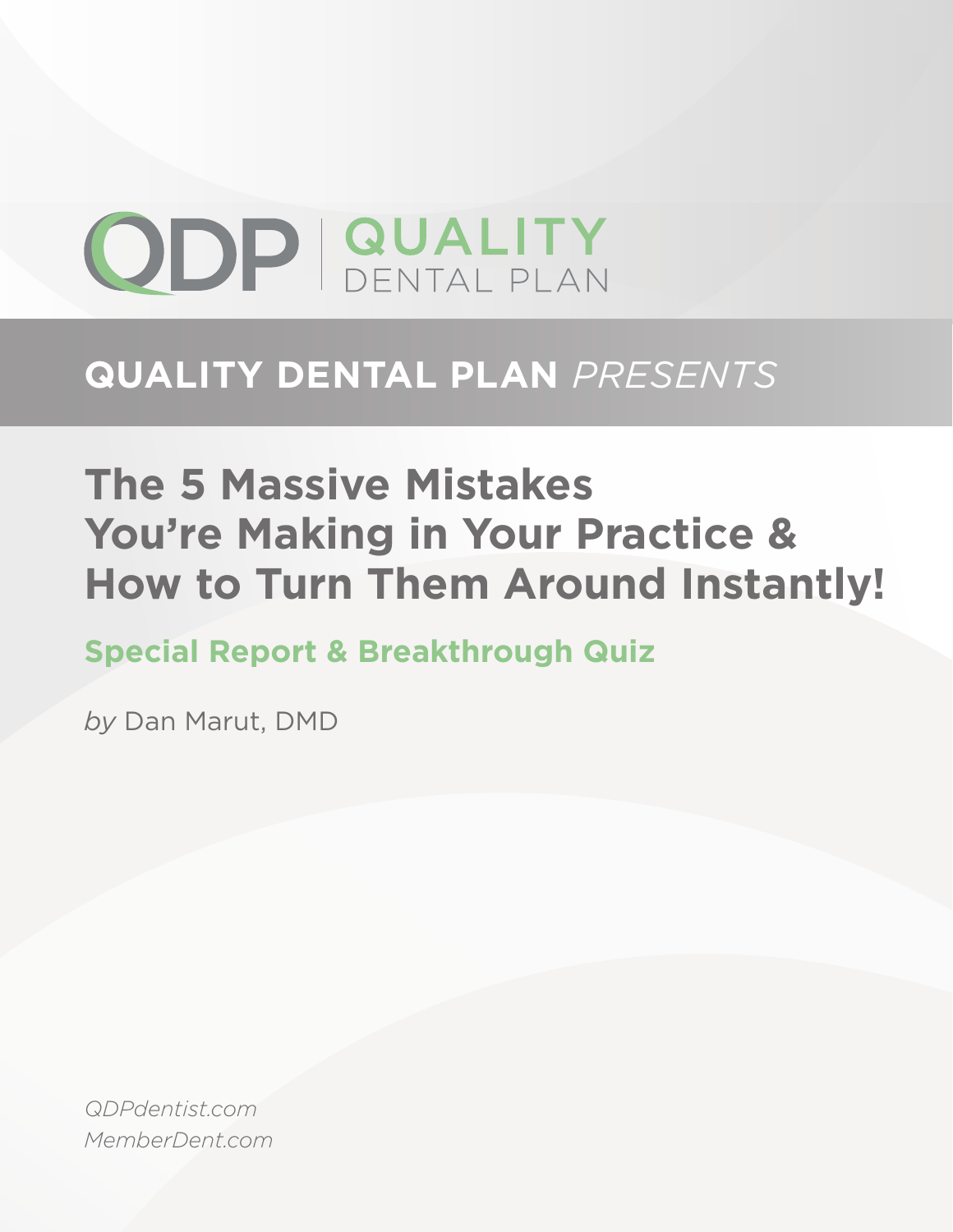## **THE 5 MASSIVE MISTAKES YOU'RE MAKING IN YOUR PRACTICE & HOW TO TURN THEM AROUND INSTANTLY!**

#### **How would you like to take back control of your business while increasing profit and case acceptance?**

Sounds like a fantasy, right? Well, its not. There are hundreds of potential patients out there — its just a matter of getting them in your chair. It may not seem easy, but it's possible to build a practice that creates new patients while increasing case acceptance and revenue. I've done it, and it would be my pleasure to share how.

But first, you're going to need a few things. To build your ideal practice, you're going to need confidence. You need to trust your judgment. You'll need to adjust and grow and learn what's not working for you. And finally, to discover the parts of your business that will need to be changed, you'll need a little guidance.

Most dentists go their entire practice lives without ever reaching this point, but with my help, you'll be seeing things differently in a matter of minutes. In no time, you'll be peaceful, happy and actively guiding the fate of your practice.

So why hasn't this happened yet? Well, if you're anything like I was, you spend a lot of time in your practice, and less time working on your practice. You go about your days doing what you think is the "right" thing, never knowing the blueprint you;re using is entirely wrong for your business. Or you have the right tools, but you're going about using them the wrong way. You've experimented with different marketing approaches, but don't really get the sense that anything has worked. And you're probably wondering why your practice isn't growing and your efforts aren't creating results. You've asked trusted friends, your spouse and your staff about your marketing frustrations, but never actively tried a different solution.

#### **If any of this is striking a chord with you, keep reading. This may be one of the most important days of your entire life.**

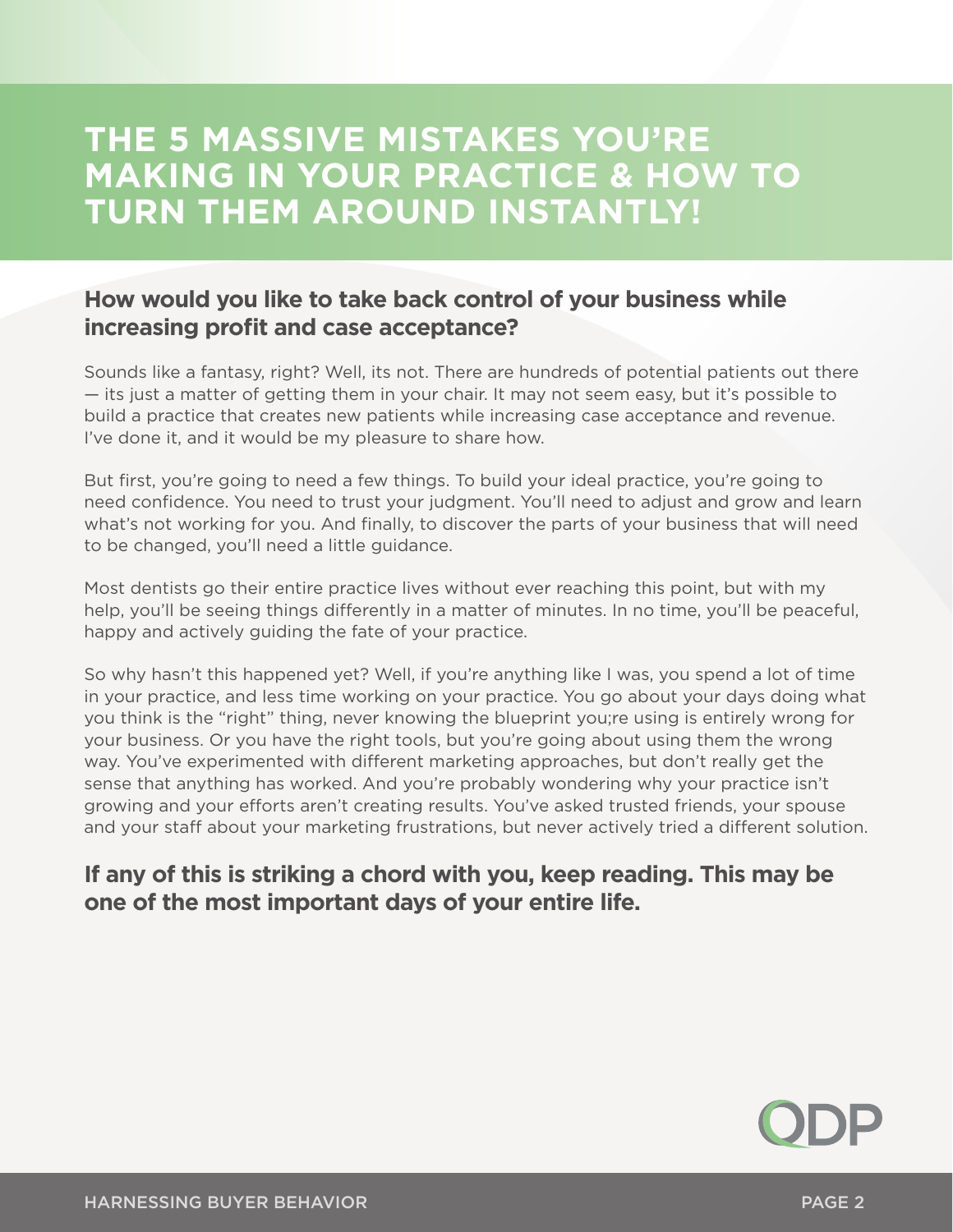## **IN THIS SPECIAL REPORT, YOU'LL LEARN:**

- » The 5 massive mistakes that are derailing your practice
- » How adapting marketing techniques can help you leverage your existing patient base to increase your income
- » Tangible, straightforward systems that are easy to implement
- » How a quick quiz can assess your readiness to proceed with QDP's innovative approach to patient service

If you find the entire pursuit of increasing your practice income to be exhausting, I can certainly sympathize. Most of us have tried dozens of different ways to market and attract new patients before we find a system that works — if we ever do! Think about everything patients have to consider when looking for a new dentist: education, training, years in practice, standing with the State Board of Dentistry, malpractice claims, dental associations, Better Business Bureau rating, professional reputation, online reviews and ratings, specialties, location, office demeanor, hygienist personalities, fee schedule, insurance accepted, ages treated, procedures offered, technology in the practice, whether the dentist is male or female — and a thousand other deal breakers. When you think about it, it's amazing that anyone ever settles on a dentist. Yet they do.

And because there are dentists who manage to grow their practices to capacity by word-ofmouth alone, we've become convinced that this is the right way. Accidentally. Organically. Trusting that the goodwill and efforts of your patients will just make it happen. Well, just because some folks win the lottery to get rich doesn't mean it's a solid plan. The surest path to success is to identify what's not working and to make adjustments until you get a better result.

So if you ever feel frustrated, confused, or uncertain when it comes to marketing your practice, don't worry, everyone feels that way sometimes. The good news is that the answers you're looking for are right around the corner.

Within this report, I've identified the most common issues that dentists struggle with. Once you understand these mistakes, you'll possess a much better ability to correct them. There will be much greater clarity around where to focus your efforts and why.

#### **Let the fun begin!**

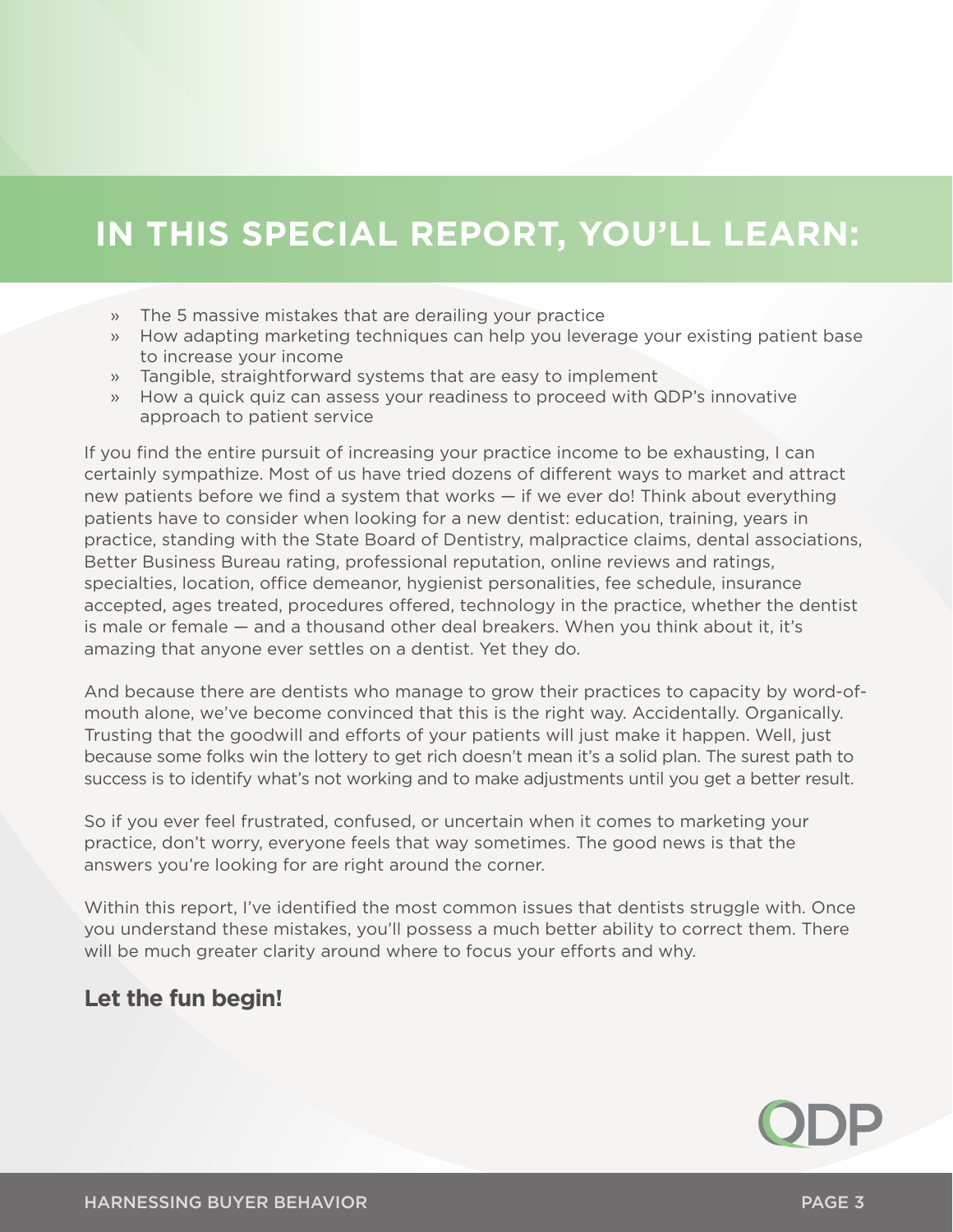#### **Not working to increase your revenue**

Let's break down how you spend your business life: You probably spend anywhere from 25-40 hours a week working on your patients while stealing glances at your iPhone to see if you missed any e-mails between appointments. You spend a few hours managing the books, about an hour talking to your staff, a few hours talking to patients and following up after procedures. You take an hour or two each day to have lunch. You schedule your patient time so you have time for a personal life, which is spent watching television or reading, going to the gym, enjoying friends and family, relaxing and surfing the Internet. But how much time do you actually devote to actively creating your dream business, or increasing your practice income?

If you're like most of us, it's not very much.

It's not that you're wrong for doing things the way you always have, or for focusing strictly on treating your patients. Patient care is the heart of your practice, but unfortunately, it doesn't create much opportunity to attract new patients. How can you expect to grow your business if you're not devoting time and money to bringing in new patients? It's worse than trying to catch a fish without a pole or bait — it's like fishing without a boat when you're not even near the water.

Consider anything that you've invested in — learning to play a musical instrument, mastering the ski slopes or golf — even becoming a dentist. All of those things required trial and error and frustration until success was finally achieved.

But when it comes to things like increased patient flow, we don't expect or want trial and error. We want our skill at dentistry to be the driving force. No innovative marketing ideas. No time spent on advertising. No new systems. No implementing. We expect that as long as we treat them well, our patients will continue to refer friends and family to us.

The problem is that patients are busy. They have their own lives, and referring new patients to their dentist is not a priority. Half of them probably don't even know all the treatment you can provide for them (but I'll get into that a bit later). Imagine if you tried to become President without doing any campaigning. That's basically what so many of us do as dentists every day.

This brings to mind one of my favorite quotes by Thomas Edison. He said this after years of trying to perfect the light bulb: *"I haven't failed. I've just found 10,000 ways that don't work."*

10,000 ways that didn't work. I couldn't think of a better metaphor for growing a dental practice.

Anything that's worth having requires work. Increasing your practice income is no different. That's why the first thing you should do is assess whether increased income is truly your top priority?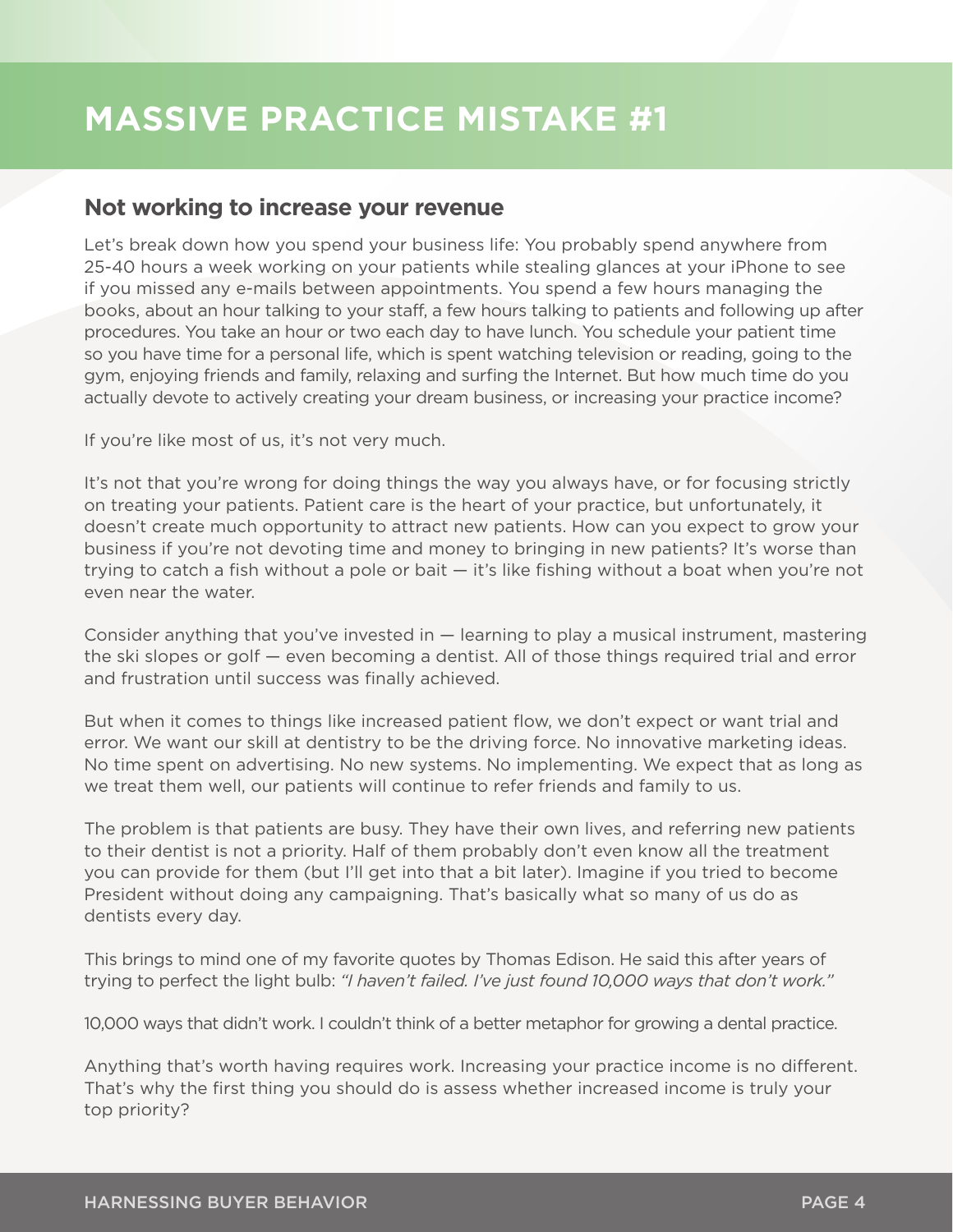**If it's not, that's okay. If you'd rather catch up on Inside Dentistry and practice your golf swing, you're in good company. Most patients would prefer to be doing other things as well. Just know that your future success depends on a steady flow of new patients, and that the best way to attract new patients probably isn't what you think. If you want to grow your practice, you need to put yourself out there and do something you haven't done before.**

## **THE SOLUTION:**

Allocate time to finding innovative solutions, remain open to new ideas and make good business decisions, and you can make your practice turn around in ways you never thought possible.

Implementing common-sense solutions that complement your existing business practice, seeking out marketing coaches and business mentors who have already successfully implemented innovative solutions, shifting your perspective from tried and true into trying new things. If you want to increase your practice income, you first need to create the opportunity for it to improve.

If you never innovate, never implement effective new systems, and adhere like super glue to what you think you already know, your business may run smoothly, but you'll never build the ideal practice you've always wanted.

## **MASSIVE PRACTICE MISTAKE #2**

#### **Not being open to new innovations**

Did you ever try something and it didn't work the way you thought it would, so you just went back to what you knew because it was easier and seemed safer? Do you suffer from results ADD: when something doesn't work immediately, you move on to something else, all the while never knowing whether the first thing didn't work because it was truly ineffective or if you just moved on too fast? Do you find yourself wishing for the days of yore when things were "easier," there wasn't a constant technology learning curve — and a clipboard, pad of paper and pencil were all you needed to keep up?

I can't speak for you, but I've done all of the above hundreds of times. When your time is limited, you have systems that seem to be working, and you're considering how to grow your practice, you have to make tough decisions about where to allocate your resources and why. It's easy to decide that what you're doing is working well enough, so why waste money and time that you don't have messing around with new systems?

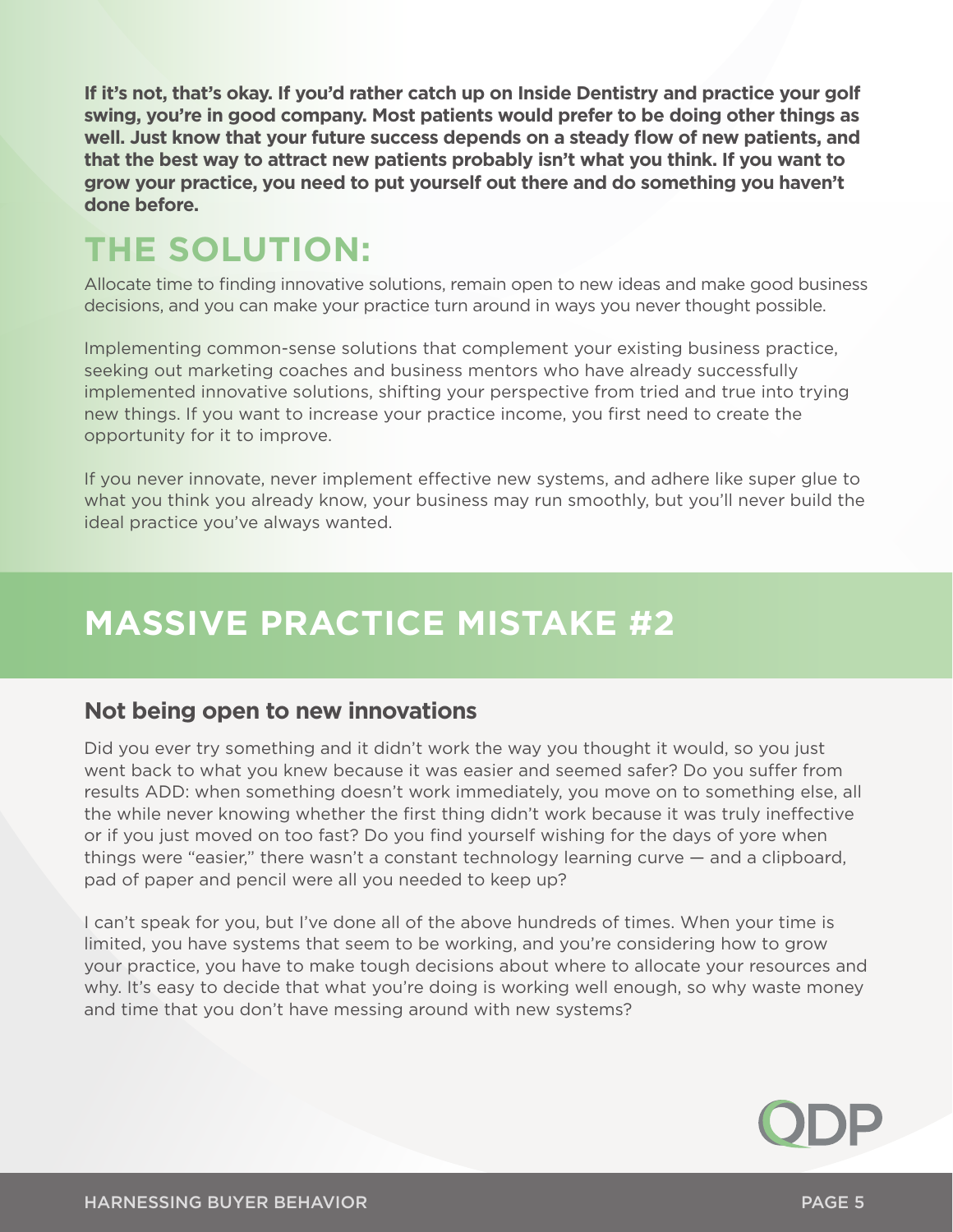I understand. I struggled with that same question. I asked myself why I should do things differently when what I was doing worked just fine. I had no need to innovate. I had patients. They liked me. I made money. I had a successful practice and a comfortable life.

Except that I really didn't. Deep inside, I knew I needed to innovate. I kept asking myself if there was a better way of doing things where I could leverage what I knew. A system where I could do less but make more, create referrals and get rid of insurance company restraints.

I felt like I was making decisions from a place of disempowerment. I believed I had no choice but to use insurance and the insurance fee system. I thought offering dental savings plans and packages would cause me to lose revenue rather than gain it (boy, was I wrong!). So I provided the same thing every other dentist provided in my saturated market — which really meant I had nothing unique to offer. Worse, the economic downturn was causing patients to tighten their budgets, and an increasing number of them were missing their recall.

I was looking for ways to combat patient attrition, and suddenly realized that the problem wasn't the patients — it was their lack of insurance and financial resources. When patients were laid off from their jobs, they felt that they could no longer go to the dentist because there was no way to get affordable care. My scheduled appointments dropped and emergency appointments increased. Patients were draining their savings accounts paying for expensive restorations that could've been avoided had they made their routine checkups, but getting them to understand this before it actually happened seemed nearly impossible.

No, things were not fine at my practice, despite what I'd been telling myself. So I stopped living in denial and started asking myself some questions. How could I help my patients in this difficult time? How could I help myself? What was the solution?

Getting new patients through marketing was always a challenge for me. I just wasn't very good at it and didn't feel confident about how to go about doing it. After all, I got my degree in dentistry, not sales. As a result, I'd made no changes to the way I'd been doing business pretty much since I started my practice. I stuck to "safe" and "same" thinking they were serving me well. Though I wanted new patients and improved production, at the time I wasn't open to the possibilities of how to do it. It turned out my biggest obstacle in my business was me.

The problem is, unless you make new business innovations a priority, you won't have anything provocative or unique to attract new patients to you. No distinct way of doing business, no marketing, no innovation and no simple way of communicating with existing patients to ensure you're always on their mind will leave your business stagnant, like mine was. If you're not doing things to set your practice apart or offering an experience that your patients can't get from any other dentist, you're missing out on the best source of new patients and revenue — your existing patient base and the money they spend on care.

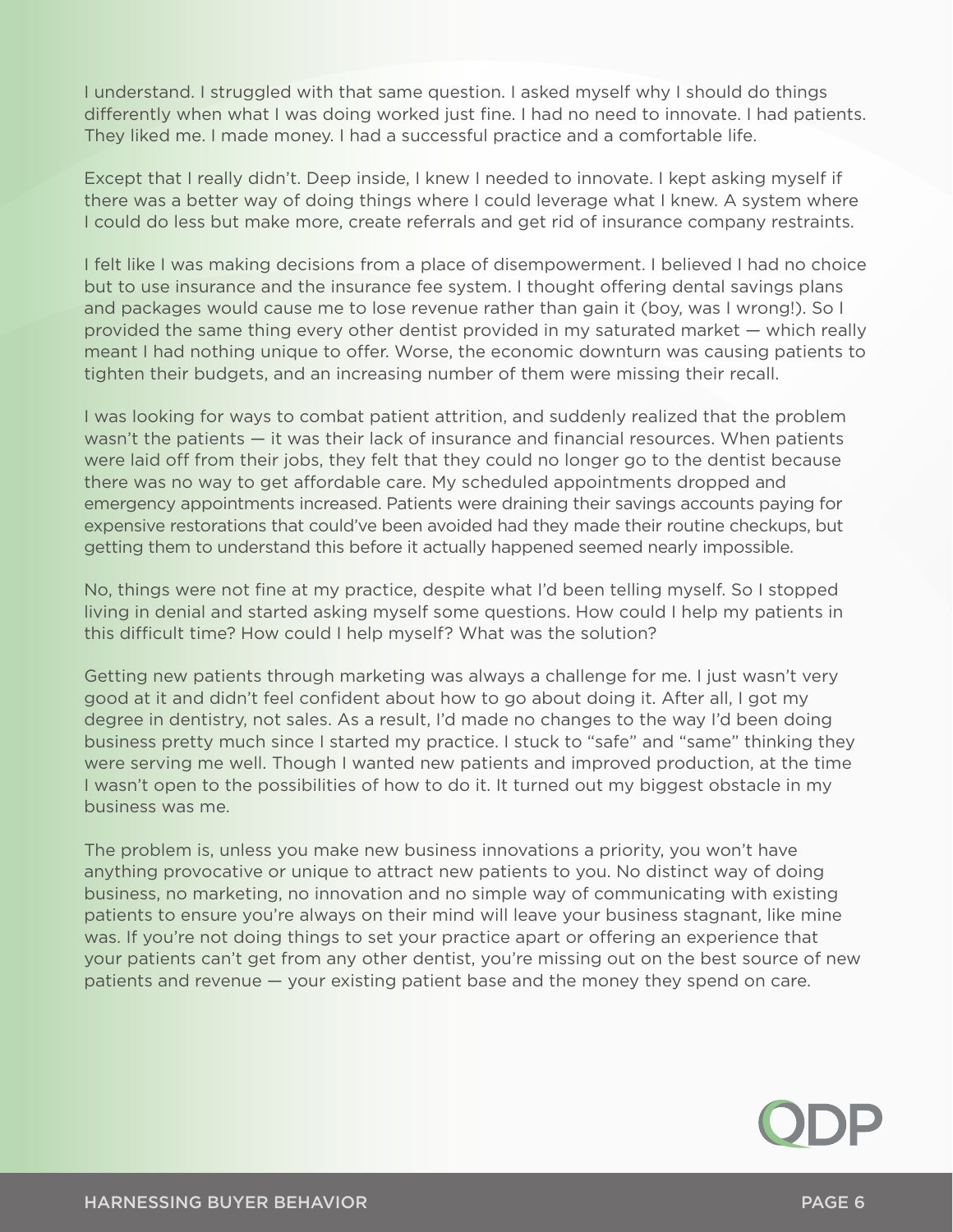## **BUT WHICH PROGRAMS ARE RIGHT?**

This is the million dollar question. Well, there are a ton of marketing programs out there, but I can tell you right now, they aren't right for you. Period. This is because most marketing and practice systems aren't really designed for the business of dentistry. Said simply, they're not created by a dentist for dentists. Dentistry really is a business unlike any other. We're different than our colleagues in the medical field and we're distinct from our friends who work in the retail sector. Our business actually has elements of both, putting us in a unique category. Unless the person who's advising you has worked in the dental profession, chances are they don't understand how unique it really is.

An even bigger problem than using a system that wasn't designed for dentists is using one that was designed for everyone. What I'm referring to is insurance.

While insurance may seem like a good idea for all involved, when I really looked at it from all angles and scratched down a layer to see what it was really made of, I realized that it wasn't so great for me or for my patients. Being a third party provider cost me time, resources and even patients, who usually blamed me when insurance didn't cover something. Patients expect dental insurance to work like medical insurance. They expect everything to be paid for. They don't realize that if they need a restoration, much of that money is going to be an out-of-pocket expense.

#### **Here's what I identified:**

#### **We need to put the benefit back into"benefits."**

- » Employers need a better way to provide insurance for employees
- » Employees need to understand the true cost of their benefits package
- » The unemployed need a solution for care when they have limited income
- » Dentists need a solution that benefits everyone including them

#### **Dental insurance isn't helping the way we think it is.**

Like a Monet painting, dental insurance looks great from far way, but as you get closer to it, the details lose their relationship to each other. Let's take a look at how it impacts you, employers and the 99% of your average patients with average dental needs.

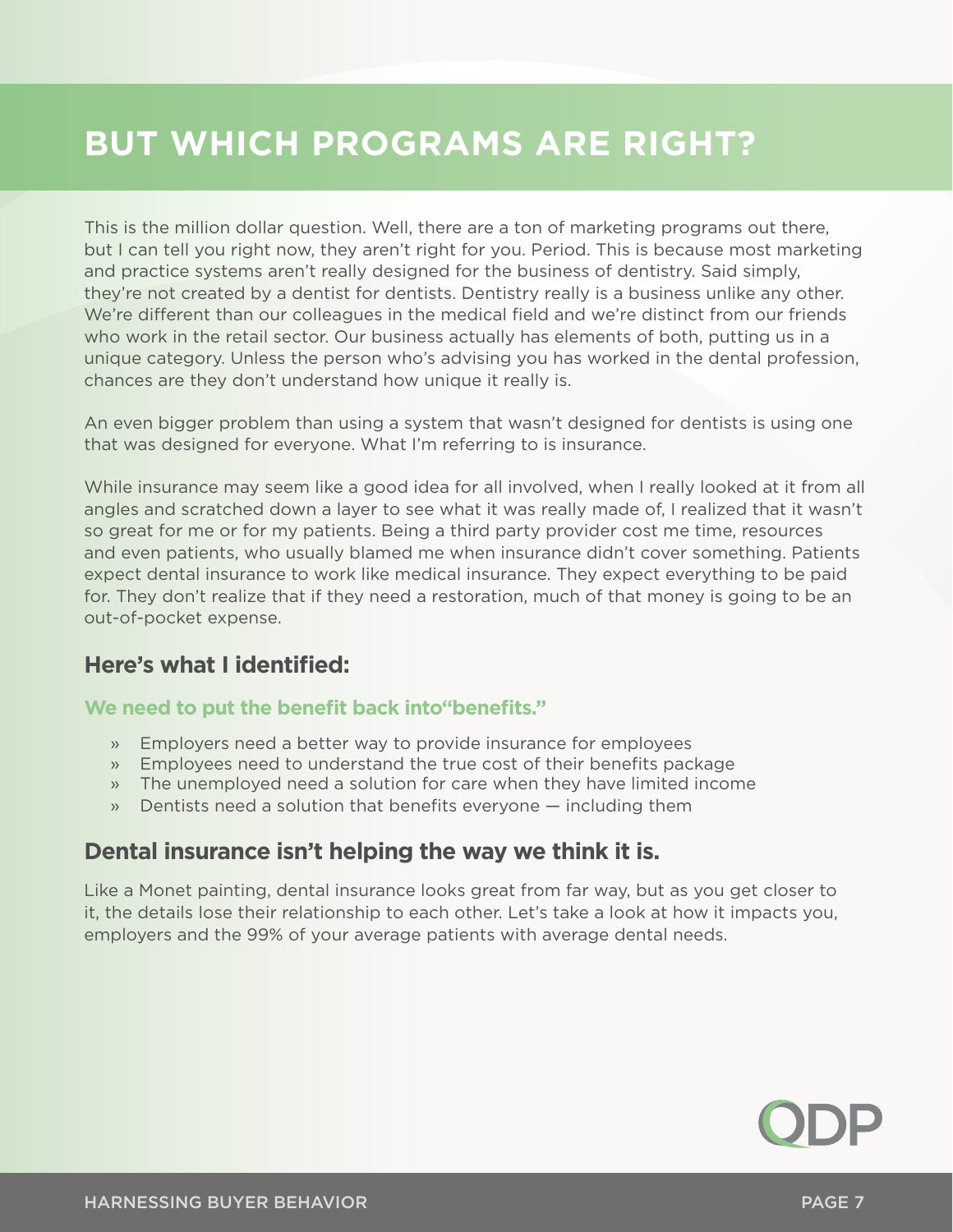#### **Employers large or small:**

Businesses offer dental insurance to their employees as part of their benefits packages. Still, how valuable is it? Insurance premiums go up every year, which increases company overhead. As a result, year after year, companies are faced with some unpleasant options:

- A. Allocate more of their revenue to pay for employee benefits. Often this forces them to raise the cost of goods and services to offset it.
- B. Lay off employees to reduce overhead when times get tight.
- C. Have the employees share the cost. The last few decades have seen the end of many pension programs and increased employee contributions to healthcare.

Companies are in a losing position either way they go. They can offer benefits and reduce their profits or not offer them and watch their reputation suffer. In light of this, there's a case to be made that other systems can work and that insurance is not the only solution to the problem. I'm proving it now with Quality Dental Plan and MemberDent.

#### **Patient perceptions about insurance:**

The reason insurance is so appealing is that it seems like you're getting something for almost nothing. After all, when you go to the dentist for routine care, it's free. Of course, you're not thinking about what you're paying each month via payroll deduction. When you factor that in, the true cost of dentistry for an average family is about \$1,200 a year, and that doesn't even include any out-of-pocket costs that family may need to cover if someone needs a root canal or a crown. With many insurance companies, the patient may have to cover 80-90% of costlier procedures. So where exactly is the "benefit" when families are paying over a thousand bucks a year just to cover their preventative care and may have to pay hundreds of dollars on top of that if they need restorations?

#### **How insurance impacts you:**

One of the biggest problems with dental insurance stems from a lack of understanding — patients expect it to work the same way medical insurance does. When they find out their bridge is going to cost them over \$1,000 and that's with their insurance, usually we're the ones to shoulder the blame. I've actually lost patients over this. It's not their fault. No one likes to find out something is more expensive than they thought it was going to be. However, the fact that it's understandable doesn't make it any less frustrating for you as a dentist. You made it all this way — you found a new patient, gained their loyalty, all to lose it on a technicality. Now you have to start all over. You've lost them and all of the referrals they might have brought your way.

As a dentist, you perform the same work no matter who pays you — insurance or the patients. I thought…what if I could change that? What if there was a way to offer the same service, but keep the revenue in house?

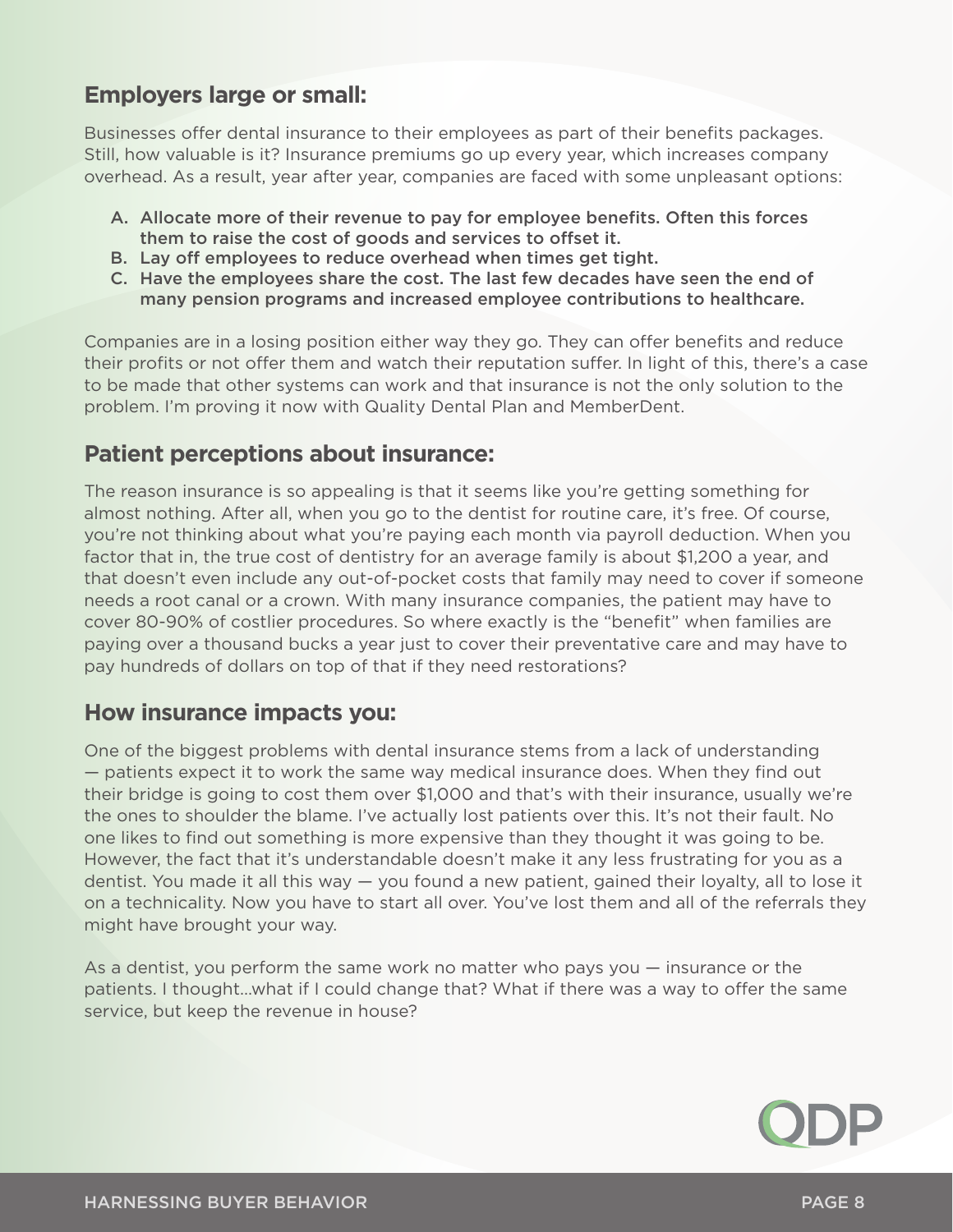So I tested a new system based on improving the business of going to the dentist for patients, employers and dentists. I did away with insurance. I offered pre-paid plans and fee-based memberships in my practice. I reasoned that if I'm providing the service anyway at the same cost to me, and if I can keep the yearly costs the same for my patients, why not keep 100% of the money and offer a solution to their problems and mine? I liked it. And 3 years later, I increased my practice income by 20%. You can too. The logic is simple. (But if you need more convincing, see our whitepaper on Harnessing Buyer Behavior!)

The QDP and MemberDent systems benefit everyone — businesses, patients and the dental practice.

QDP, powered by MemberDent software, is an innovator in customizing in-house dental membership plans. You can use MemberDent as a stand-alone entity to power your practice's own in-house plan, or if you're looking for a more full-service solution including training, operational support and professional marketing, MemberDent can serve as the technological backbone of your practice's QDP membership plan.

I increased my practice revenue, and additionally, I had something unique to offer new patients. My market was saturated, but it wasn't an issue for me because I was the only one with this unique program capable of saving patients money while providing them with greater control over and understanding of the treatment they received in my office. And since it's much easier to do internal billing than third party billing, there was nothing I had to change about my office administration. It was easy to implement, but the results were profound.

## **THE SOLUTION:**

Recognize now that systems that don't offer innovative solutions that can be easily implemented into the way your existing business runs are not for you. Programs that grow your revenue, set you apart from other practices and were designed with your unique business model in mind are.

So don't be content with running your business the same way you always have just because it feels comfortable. Now that you know how to offer your patients something of value that sets you apart, greater production is within reach. And now that we have deconstructed insurance, patient needs and employer needs, and put them into a different context, you'll know exactly how to implement the right programs and systems rather than investing in the wrong ones.

After all, every dollar you place in the insurance company's pocket is one that could go directly to your bottom line.

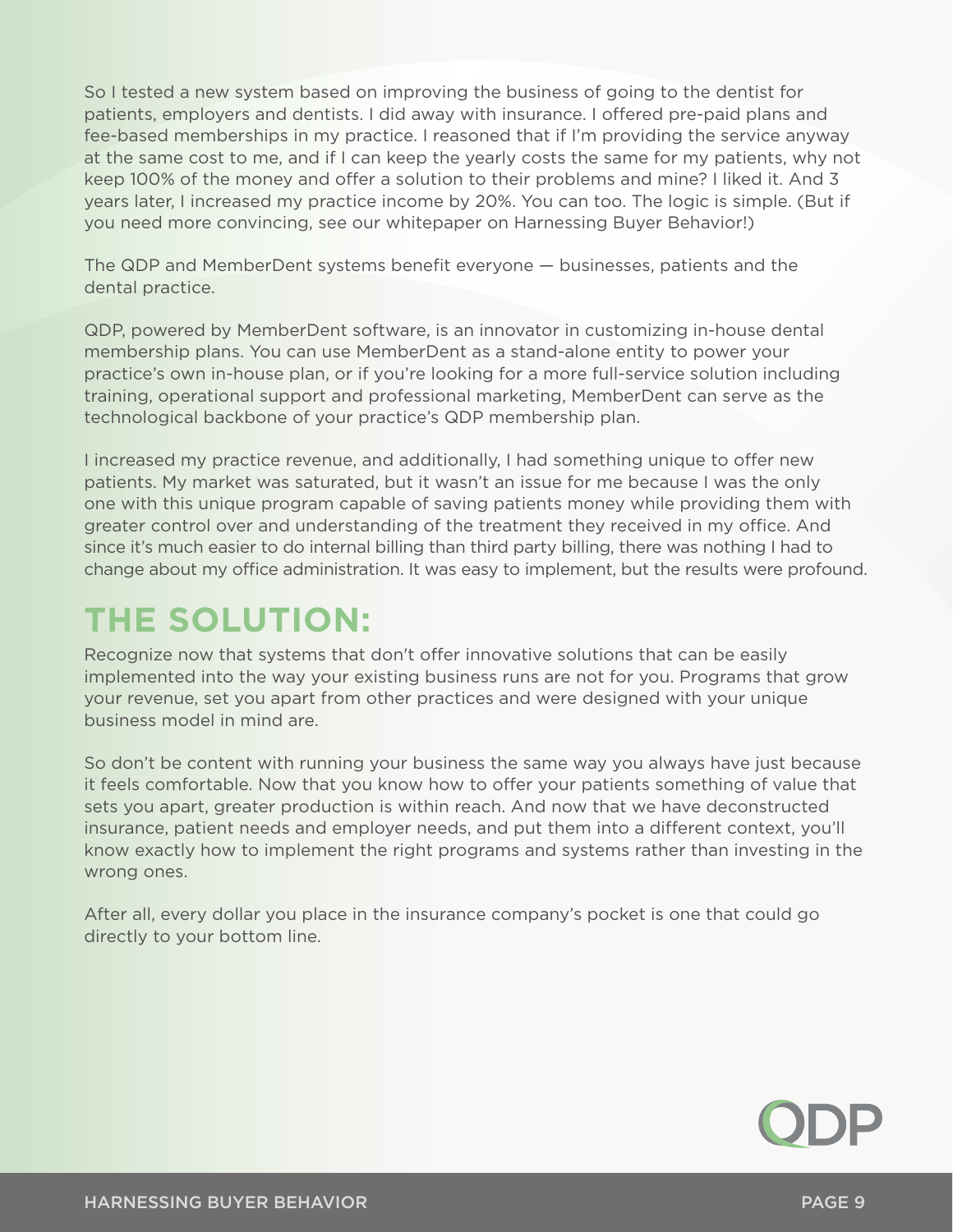## **MASSIVE PRACTICE MISTAKE #3**

Thinking you'll find new patients because you're a great dentist

You're kind. You're skilled. You're easy-going. You're well regarded. You're successful. You've been in business for a while. You have the experience. You have a good reputation. You're great with your patients. You really care. You've redecorated the waiting room. You figure that with all of your good qualities, getting patient referrals and attracting new patients should be a piece of cake.

But it's not simple, is it? It seems like new patients are fewer and farther between. Or you may be attracting the wrong type of patient altogether, simply because you don't know how to effectively communicate the services you offer at your practice. Every dentist has lost a patient to another dentist because they didn't realize you could provide the treatment they were looking for. Ever have a patient come into your office with a full set of veneers that they received from another practice? Though you feel that you're doing all the right things, you wonder why it's so difficult to build a loyal patient base. Simple. Though you're a great dentist, your patients have hundreds of other great dentists to choose from.

You can't do anything about your competitors. All you can do is focus on the things that you can control — and that's your practice and the services you provide for your patients.

You don't find new patients just because you're a good dentist with good qualities. You don't double the size of your patient base by having an ad in the paper and a beautiful website that touts your skills. Patients don't love you simply because you deserve it and have done all the right things.

Most dentists I know have a lot going for them. But the ones who attract new patients are the ones who recognized that they couldn't coast on their impressive credentials alone. Your goal should be to clarify your strengths and identify your weaknesses. This clarity will allow you to make the right decisions when choosing what new things to try at your practice.

## **THE SOLUTION:**

It's often shocking to learn that the traits in which you may take the most pride are not your most important assets to your patients.

It's not that they don't matter. But don't lose sight of the fact that a patient wants more than just a clinically skilled doctor these days. They expect that. What they want is:

- » A dentist who makes him or her feel cared for and good
- » A dentist who offers something unique
- » A dentist providing something of value to them
- » A dentist who can fulfill all of their perceived needs

It's great that you have done five times the required CE this year. But if you're not making your patients feel like they're important to you, if you're not offering things they can't find at other practices in their area and if you're not regularly communicating with them about the treatment you provide in your office, then you'll lose them to someone else who wasn't so shy.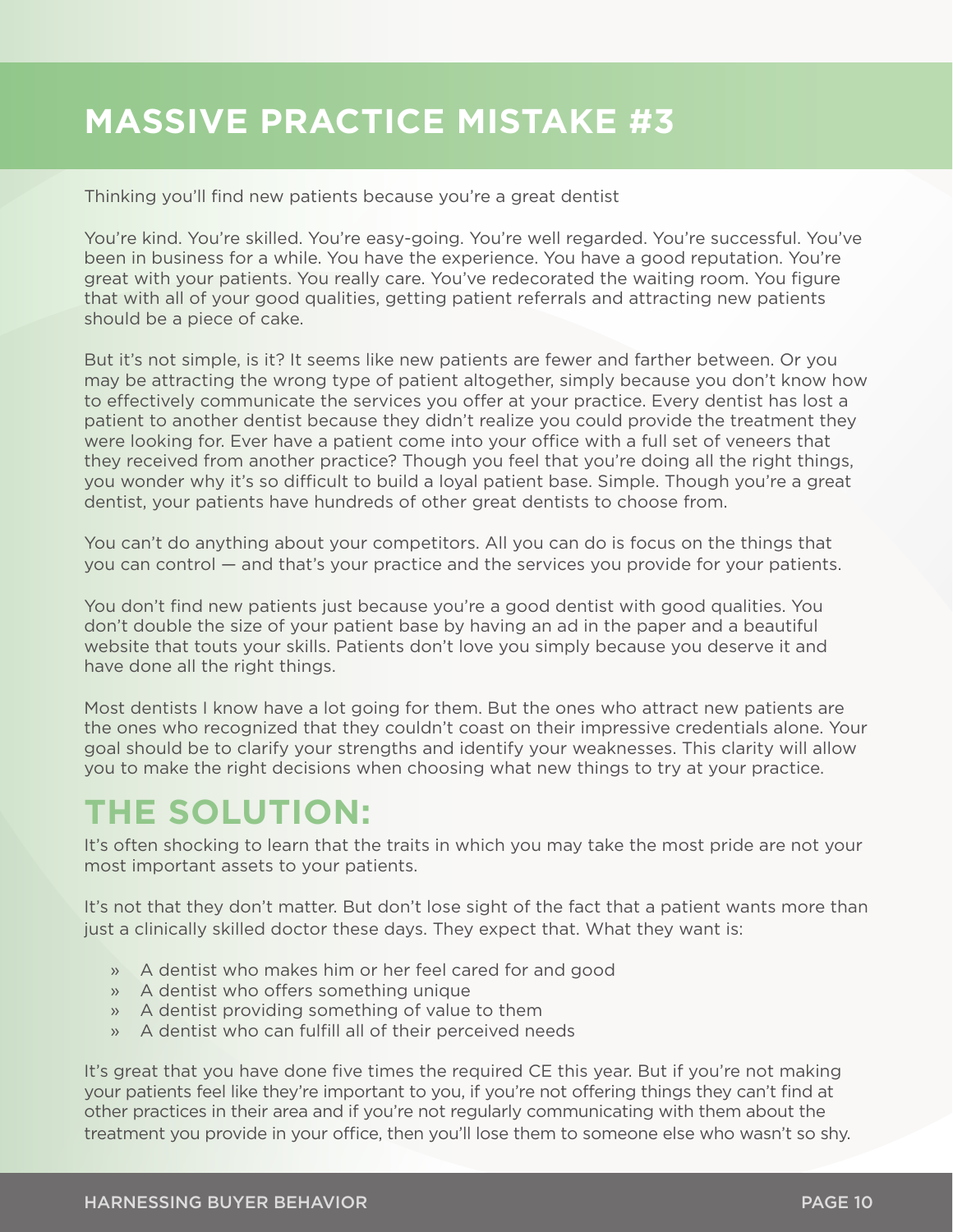## **MASSIVE PRACTICE MISTAKE #4**

#### **Believing that marketing is just for sales organizations**

Have you looked for ways to increase your practice income, but wasn't sure what would work? Do you think selling is just for retailers? Or is it the opposite? Do you feel awkward and embarrassed that you don't know more about sales and marketing? Are you at a loss as to what is the best way to market your business? Are you annoyed that in spite of all the classes you've taken and books you've read, you still can't figure out this whole marketing thing?

If so, raise your hand and declare, *"I AM A SOLOPRENEUR, AND I AM HUMAN!"*

Yeah, this stuff happens to everyone who is an entrepreneur. You're not the only one with questions about marketing. While you are a dentist running a dental practice, you are also a solopreneur and it's on you to wear all the hats and possess the needed skills for everything you do. That's hard to do when you've got no models for how to do it right. You can feel a bit like Sisyphus when with each new idea you try, no matter what you do, your next task will be uphill and will yield the same results. What's frequently overlooked is that negative experiences create much of our worldview, and we're apt to draw false conclusions because of them. If you've tried systems in the past that haven't worked out, you're likely to say that all systems don't work. Worse, you would be less likely to try the right system just because your previous experiences haven't panned out.

When I first opened my practice, I hated sales and marketing, and frankly, I believed my time was better spent on taking care of my patients or picking up new clinical skills. Clearly, I didn't get my DMD to learn the best way to leverage my resources, attract patients, create lead generation and institute best practices for how to increase my revenue. I got my degree to give people the best oral healthcare I can provide.

The question is, if they don't know you, your business or the services and unique programs you provide, how will they get that care? They won't. You'll lose revenue, they'll go somewhere else and the cycle will repeat. So what's the solution? Well, it exists inside your practice now. You just need to see where.

When I started practicing, I felt confident that I could do it all. After all, I'm smart and well educated, aren't I? But I stumbled through making the business (sales and marketing) side work. I felt awkward, made mistakes and tried systems that didn't work for me. I fell down and scraped my business's knees more times than I want to admit.

What I realized was that I either needed to become a marketing genius or find someone who was. Both seemed problematic. My head was buried in the sand and I was in denial about what my weaknesses were. I'm a great dentist. I'm creative, and I love tinkering. And I was determined to succeed at marketing. Necessity breeds innovation, so I innovated. I scrapped my old ways of doing business, deconstructed everything and recreated the processes and systems that weren't working for me. When I was done, I had pioneered a system would change the way dentists do business.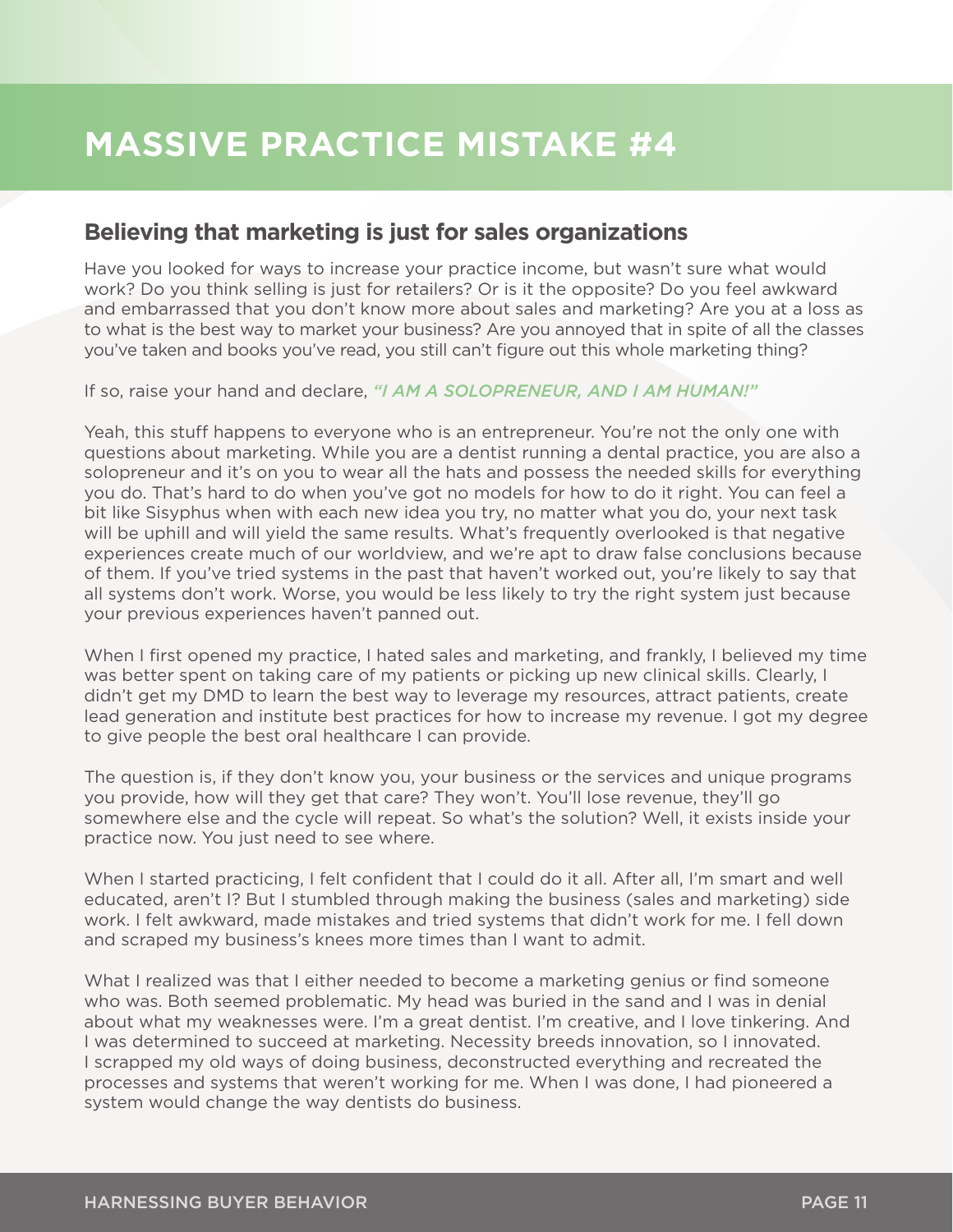## **THE SOLUTION:**

Open up. Get away from this idea that marketing is only for retailers, not for professionals. Drop your assumptions about what you think you know. Recognize what you're great at, and for the things you're not strong in, obtain expert help. Embrace innovation. Consider sales and marketing in a new light with a new perspective. And learn how implementing programs created by people who had the same problems as you can benefit you now.

## **MASSIVE PRACTICE MISTAKE #5**

#### **Expecting that patients know what services you provide**

Consider these very common statements that I hear as a QDP consultant to dentists:

*"Patients are finicky." "Patients are hard to please." "They don't understand that I'm not affiliated with their insurance company." "Patients don't have money for costlier treatment." "My patients go elsewhere for services I provide, and I don't know why."*

#### What do all these complaints have in common?

They're expressing frustration at the patient instead of looking for an active solution. Patients are patients. There's no power in wishing they were different. Your power comes from your ability to change your own thoughts and actions when it comes to your practice.

I can give you a course of action. I can help you understand buyer behavior. I can share with you my methods of increasing practice revenue. I can help you discover how to run your business effectively, instead of repeating what you've been doing to diminishing returns.

I cannot change the patients, the economy or which way the wind blows. In other words, I can give you only the tools to change the one thing you can change: Your practice's marketing system.

Offering membership plans, either on your own using the MemberDent software or via Quality Dental Plan, is effective at creating perceived value for your services because it taps into proven buyer behavior. It gives your patients a simple and affordable way of obtaining preventative care, while all but assuring that they'll make their recall for as long as they stay members. It builds loyalty within your patient base, attracts new patients, increases case acceptance, reduces your reliance on insurance, provides a sustainable source of revenue and puts you back in control of your business.

Whether you choose Quality Dental Plan or MemberDent, you'll get a course of action that's easy to implement and can increase case acceptance and practice revenue in a way that doesn't disrupt your existing business. You'll be able to understand and therefore accept the more intangible aspects of marketing and selling dentistry.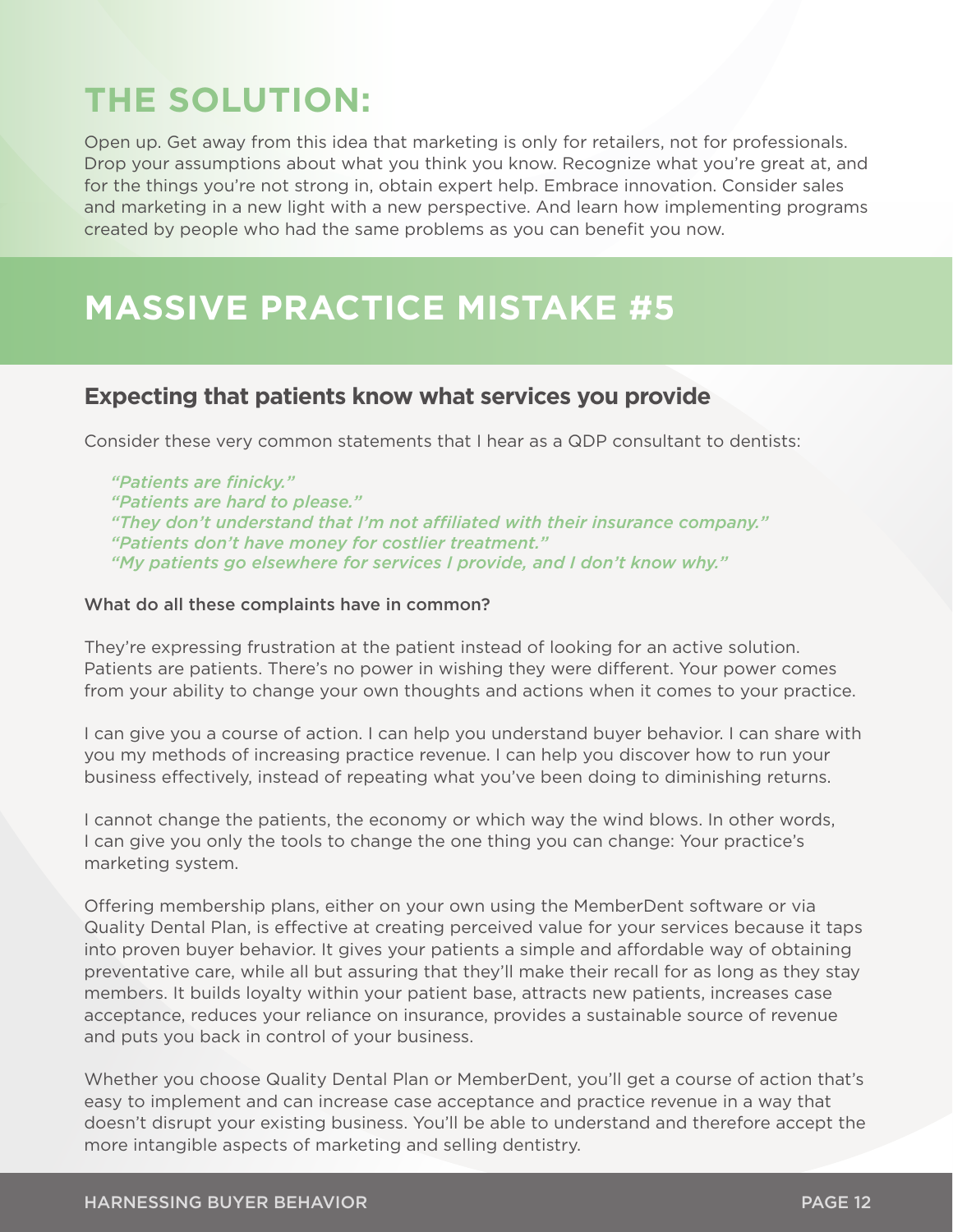QDP and MemberDent take what you already know, along with the results you've already achieved and helps you to increase your revenue step-by-step. You'll learn why buyers buy the way they do, what the top retailers understand about selling and how this can be applied to running a dental practice. You'll learn what to change, what to keep and why. You'll see case studies of how other practices have used the QDP system to transform their business. You'll discover what kind of experience causes patients to refer their friends and family to you and how to capture patients by attracting new employers too.

With the insight you'll receive, you'll be informed, empowered and ready to start changing your course of direction, so you can get back to doing what you really love — being a dentist.

#### **You'll also learn:**

- » 5 major misconceptions you have about marketing your business
- » How to leverage yourself in a down market
- » How to be effective if you're in a dentist-saturated area
- » How to offer benefits to those who have lost them
- » What really motivates patients to spend their money
- » The insurance game…why it offers no assurances

#### **In Sum...**

#### **Massive Practice Mistakes**

| <b>Massive Practice Mistakes</b>                                       | <b>Effect</b>                                            | <b>Solution</b>              |
|------------------------------------------------------------------------|----------------------------------------------------------|------------------------------|
| 1. Not working to increase your<br>revenue                             | <b>Generating fewer new patients</b><br>than possible    | Innovation                   |
| 2. Not being open to new innovations Frustration about lack of results |                                                          | Engage with new ideas        |
| 3. Thinking you'll find new patients<br>because you're a great dentist | Income is stagnant or reduced                            | <b>Perspective shifting</b>  |
| 4. Believing that marketing is just for<br>sales organizations         | <b>Fewer new patients</b>                                | Different efforts            |
| 5. Expecting that patients know what<br>services you provide           | Patients go elsewhere for<br>treatment you could provide | <b>Retool your marketing</b> |